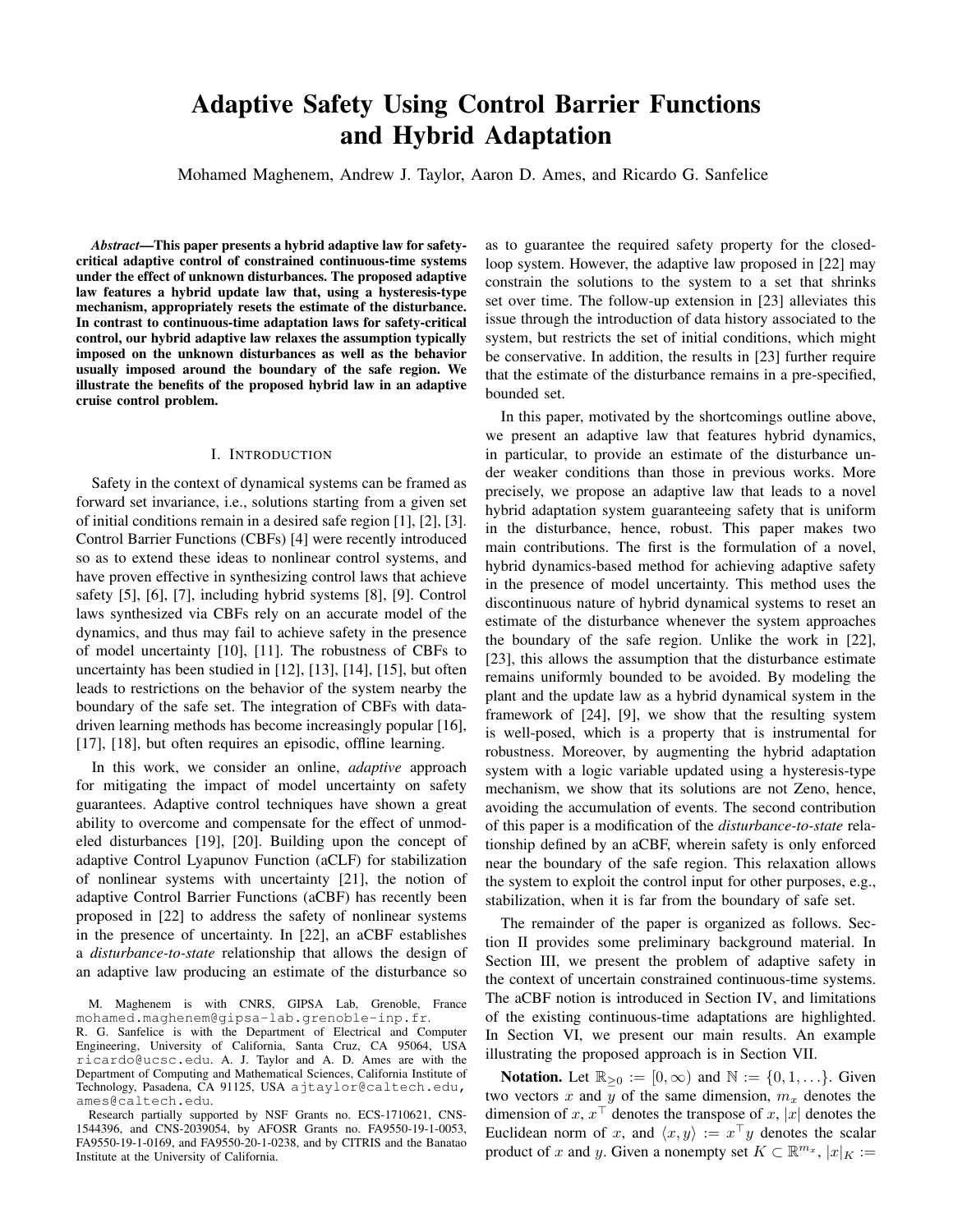$\inf_{y \in K} |x - y|$  defines the distance between x and the set K,  $\Pi_K(x) := \{ y \in K : |x - y| = |x|_K \}$  denotes the projection of x on K, int(K) denotes the interior of K,  $\partial K$  denotes its boundary, and  $\text{cl}(K)$  denotes its closure. For a nonempty set  $O \subset \mathbb{R}^{m_x}$ ,  $K \backslash O$  denotes the subset of elements of K that are not in  $O$ . By  $\mathbb{B}$ , we denote the closed unit ball centered at the origin. For a differentiable map  $(x_1, x_2) \mapsto h(x_1, x_2) \in \mathbb{R}$ ,  $\nabla_{x_i} h$  denotes the gradient of h with respect to  $x_i, i \in \{1, 2\},\$ and  $\nabla h$  denotes the gradient of h with respect to  $x := (x_1, x_2)$ . For a symmetric positive definite matrix  $\Gamma \in \mathbb{R}^{n \times n}$ ,  $\lambda_{min}(\Gamma)$ and  $\lambda_{max}(\Gamma)$  denote the smallest and the largest eigenvalues of  $\Gamma$ , respectively. By  $F : \mathbb{R}^m \rightrightarrows \mathbb{R}^n$ , we denote a set-valued map associating each element  $x \in \mathbb{R}^m$  into a subset  $F(x) \subset \mathbb{R}^n$ . For a set-valued map  $F : \mathbb{R}^m \rightrightarrows \mathbb{R}^n$  and a set  $D \subset \mathbb{R}^m$ ,  $F(D) := {F(x) : x \in D}$ . Finally, we denote by  $S<sup>m</sup>$  the set of symmetric positive definite matrices of dimension  $m \times m$ .

#### II. PRELIMINARIES

#### A. Hybrid Dynamical Systems

Following [24], a hybrid dynamical system  $H$  $\equiv$  $(C, F, D, G)$  is modeled as the combination of constrained differential and difference inclusions given by:

$$
\mathcal{H}: \begin{cases} \n\dot{x} \in F(x) & x \in C \\ \nx^+ \in G(x) & x \in D, \n\end{cases} \tag{1}
$$

with the state variable  $x \in \mathbb{R}^{m_x}$ , the flow set  $C \subset \mathbb{R}^{m_x}$ , the jump set  $D \subset \mathbb{R}^{m_x}$ , and the flow and jump maps  $F : \mathbb{R}^{m_x} \rightrightarrows$  $\mathbb{R}^{m_x}$  and  $G: \mathbb{R}^{m_x} \rightrightarrows \mathbb{R}^{m_x}$ , respectively.

A hybrid arc  $\phi$  is defined on a hybrid time domain denoted dom  $\phi \subset \mathbb{R}_{\geq 0} \times \mathbb{N}$ . The hybrid arc  $\phi$  is parametrized by an ordinary time variable  $t \in \mathbb{R}_{\geq 0}$  and a discrete jump variable  $j \in \mathbb{N}$ . Its domain of definition  $\text{dom } \phi$  is such that for each  $(T, J) \in \text{dom } \phi$ ,  $\text{dom } \phi \cap ([0, T] \times \{0, 1, \dots, J\}) =$  $\bigcup_{j=0}^{J}([t_j,t_{j+1}]\times\{j\})$  for a sequence  $\{t_j\}_{j=0}^{J+1}$ , such that  $t_{j+1} \ge t_j$ ,  $t_0 = 0$ , and  $t_{j+1} = T$ .

Definition 1 (Concept of solution to H): A hybrid arc  $\phi$ : dom  $\phi \to \mathbb{R}^{m_x}$  is a *solution* to H if:

- (S1) The hybrid arc  $\phi$  satisfies  $\phi(0,0) \in \text{cl}(C) \cup D$ ;
- (S2) For all  $j \in \mathbb{N}$  such that  $I^j := \{t : (t, j) \in \text{dom } \phi\}$ has nonempty interior, the map  $t \mapsto \phi(t, j)$  is locally absolutely continuous and satisfies:

$$
\begin{aligned}\n\phi(t,j) &\in C & \text{for all} & t \in \text{int}(I^j), \\
\dot{\phi}(t,j) &\in F(\phi(t,j)) & \text{for almost all} & t \in I^j;\n\end{aligned}
$$

(S3) For all  $(t, j) \in \text{dom } \phi$  with  $(t, j + 1) \in \text{dom } \phi$ , we have:

$$
\phi(t,j) \in D, \qquad \phi(t,j+1) \in G(\phi(t,j)). \tag{3}
$$

A solution  $\phi$  to H is said to be maximal if there is no solution  $\psi$  to H such that  $\phi(t, j) = \psi(t, j)$  for all  $(t, j) \in \text{dom } \phi$  and dom  $\phi$  is a proper subset of dom  $\psi$ . It is said to be complete if dom  $\phi$  is unbounded. It is said to be trivial if dom  $\phi$  contains only one element. It is said to be continuous if it never jumps. It is said to be eventually discrete if  $T := \sup_t \text{dom } \phi < \infty$  and dom  $\phi \cap (\{T\} \times \mathbb{N})$  contains at least two points. It is said to be Zeno if it is complete and sup, dom  $\phi < \infty$ . The system H is said to be forward complete if the domain of each maximal solution is unbounded. It is said to be pre-forward complete if each maximal solution is either complete or bounded.

# **B.** Hybrid Basic Conditions

Next, we recall the definition of outer semicontinuity and local boundedness of set-valued maps. Consider a set-valued map  $F: K \rightrightarrows \mathbb{R}^n$ , where  $K \subset \mathbb{R}^m$ . The map F is said to be *outer semicontinuous* at  $x \in K$  if, for every sequence  ${x_i}_{i=0}^{\infty} \subset K$  and for every sequence  ${y_i}_{i=0}^{\infty} \subset \mathbb{R}^n$  with  $\lim_{i\to\infty} x_i = x$ ,  $\lim_{i\to\infty} y_i = y \in \mathbb{R}^n$ , and  $y_i \in F(x_i)$  for all  $i \in \mathbb{N}$ , we have  $y \in F(x)$ ; see [24, Definition 5.9]. Moreover, the map  $F$  is said to be outer semicontinuous if it is outer semicontinuous for all  $x \in K$ , respectively. On the other hand, the map F is said to be *locally bounded* if, for any  $x \in K$ , there exist  $U(x)$  an open neighborhood of x and  $\beta > 0$  such that  $|\zeta| \leq \beta$  for all  $\zeta \in F(x')$  and for all  $x' \in U(x) \cap K$ .

Well-posed [24, Definition 6.2] hybrid systems refer to a class of hybrid systems where the solutions enjoy very useful structural properties [24, Chapter 6]. A hybrid system  $\mathcal{H} = (C, F, D, G)$  is well posed if the following conditions, known as the hybrid basic conditions, are satisfied; see [24, Assumption 6.5] and [24, Theorem. 6.8] for more details.

- $(A1)$  The sets C and D are closed;
- (A2) The flow map  $F: C \rightrightarrows \mathbb{R}^{m_x}$  is outer semicontinuous and locally bounded with nonempty images;
- (A3) The jump map  $G: D \rightrightarrows \mathbb{R}^{m_x}$  is outer semicontinuous and locally bounded with nonempty images.

# C. Safety and Uniform Safety

Consider a hybrid system  $\mathcal{H} = (C, F, D, G)$  as in (1). Furthermore, consider two sets  $X_o \subset \text{cl}(C) \cup D$  and  $X_u \subset \mathbb{R}^{m_x}$ such that  $X_o \cap X_u = \emptyset$ .

Definition 2 (Safety): The hybrid system  $H$  is said to be safe with respect to  $(X_o, X_u)$  if each solution  $\phi$  starting from  $X_o$  satisfies  $\phi(t, j) \in \mathbb{R}^{m_x} \backslash X_u$  for all  $(t, j) \in \text{dom } \phi$ .

Next, we consider a hybrid system  $\mathcal{H}_w$  with disturbances given by:

$$
\mathcal{H}_w : \begin{cases} \dot{x} \in F_w(x, w) & (x, w) \in C_w \\ x^+ \in G_w(x, w) & (x, w) \in D_w, \end{cases} \tag{4}
$$

where  $x \in \mathbb{R}^{m_x}$  is the state and  $w \in \mathcal{W} \subset \mathbb{R}^{m_w}$  is an unknown disturbance, for example, measurement noise or a modeling uncertainty. The set  $W$  contains the range of the disturbance  $w, C_w \subset \mathbb{R}^{m_x} \times \mathcal{W}$  is the flow set,  $D_w \subset \mathbb{R}^{m_x} \times \mathcal{W}$  is the jump set,  $F_w$ :  $C_w \rightrightarrows \mathbb{R}^{m_x}$  is the flow map, and  $G_w$ :  $D_w \rightrightarrows \mathbb{R}^{m_x}$ is the jump map. See  $[25,$  Definition 2.1] for the concept of solution pairs  $(\phi, w)$  to hybrid systems  $\mathcal{H}_w$  with disturbance.

Definition 3 (Uniform safety): The hybrid system  $\mathcal{H}_w$  is said to be safe with respect to  $(X_o, X_u)$  uniformly in w if, for each pair  $(\phi, w)$ , the solution to  $\mathcal{H}_w$  with  $\phi(0,0) \in X_o$ ,  $\phi(t,j) \in \mathbb{R}^{m_x} \backslash X_u$  for all  $(t,j) \in \text{dom } \phi$ .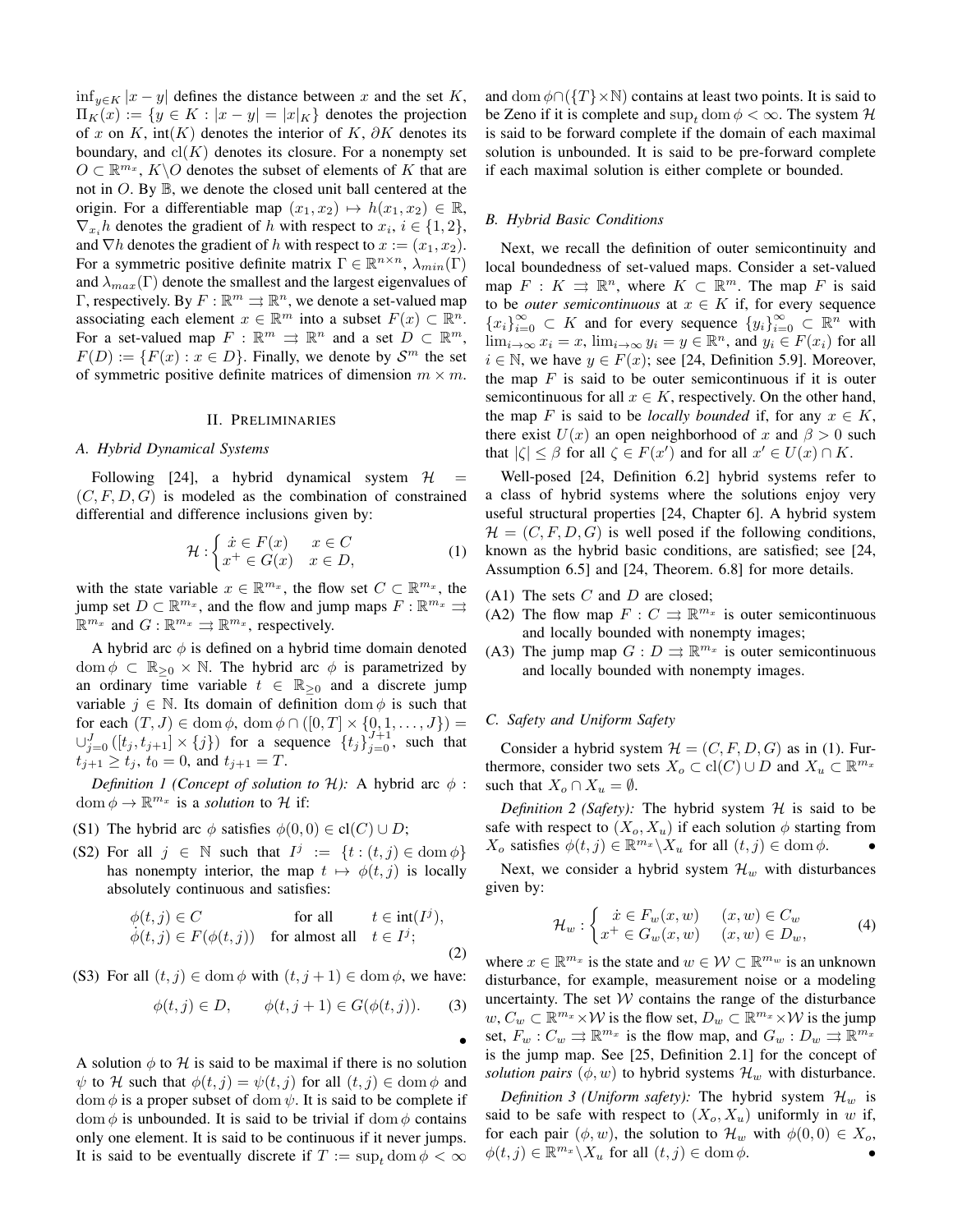#### **III. PROBLEM FORMULATION**

Consider a constrained continuous-time control system with a disturbance w, denoted by  $\mathcal{H}_{wu}$ , given by

$$
\mathcal{H}_{wu}: \dot{z} = f_{wu}(z, w, u) \quad (z, w, u) \in C_{wu}, \tag{5}
$$

where  $z \in \mathbb{R}^{m_z}$  is the state,  $w \in \mathcal{W}$  is an unknown disturbance,  $W \subset \mathbb{R}^{m_w}$  is the set containing the possible values of  $w, C_{wu} := \mathbb{R}^{m_z} \times \mathcal{W} \times \mathbb{R}^{m_u}, u \in \mathbb{R}^{m_u}$  is the control input, and  $f_{wu}: C_{wu} \to \mathbb{R}^{m_z}$  is assumed to be continuous on  $C_{wu}$ . Furthermore, we assume that the disturbance  $w \in W$ satisfies the following assumption.

Assumption 1: The disturbance  $w$  is constant and there exists a known constant  $\bar{w} > 0$  such that  $\sup\{|w| : w \in$  $W\}\leq \bar{w}.$ 

Next, we consider assigning the input of  $\mathcal{H}_{wu}$  via the dynamic feedback law  $u = \kappa(z, \hat{w})$ , where  $\hat{w}$  can be seen as an estimate of  $w$  generated by a hybrid adaptation system  $\mathcal{H}_{\eta}$  given by:

$$
\mathcal{H}_{\eta} : \begin{cases} \dot{\eta} = f_{\eta}(z, \eta) & (z, \eta) \in C_{\eta} \\ \eta^{+} \in G_{\eta}(z, \eta) & (z, \eta) \in D_{\eta} \\ \dot{\omega} := \varphi(z, \eta), \end{cases}
$$
 (6)

where  $\eta \in \mathbb{R}^{m_{\eta}}$  is the state of  $\mathcal{H}_{\eta}$ ,  $\hat{w} \in \mathbb{R}^{m_{w}}$  is the output, the sets  $C_n \subset \mathbb{R}^{m_z} \times \mathbb{R}^{m_{\eta}}$  and  $D_n \subset \mathbb{R}^{m_z} \times \mathbb{R}^{m_{\eta}}$  are the flow and the jump sets, respectively, and the maps  $f_n: C_n \to$  $\mathbb{R}^{m_{\eta}}$  and  $G_{\eta} : D_{\eta} \implies \mathbb{R}^{m_{\eta}}$  are the flow and jump maps, respectively. The closed-loop of  $\mathcal{H}_{wu}$  using the feedback law  $\kappa : \mathbb{R}^{m_z} \times \mathbb{R}^{m_w} \to \mathbb{R}^{m_u}$  and the adaptation  $\mathcal{H}_{\eta}$  is a hybrid system denoted  $\mathcal{H}_w$  and given by:

$$
\mathcal{H}_w : \begin{cases} \dot{x} = f_w(x, w) & (x, w) \in C_w \\ x^+ \in G_w(x, w) & (x, w) \in D_w \end{cases}
$$

where  $x := (z, \eta)$ ,  $C_w := C_\eta \times W$ ,  $D_w := D_\eta \times W$ , and:

 $\sim 10^{-11}$ 

$$
f_w(x, w) := (f_{wu}(z, \kappa(z, \varphi(z, \eta)), w), f_{\eta}(z, \eta)),
$$
  
\n
$$
G_w(x, w) := (z, G_{\eta}(z, \eta)).
$$

Given two sets  $X_o \subset \mathbb{R}^{m_x}$ ,  $m_x := m_z + m_\eta$ , and  $X_u \subset$  $\mathbb{R}^{m_x} \backslash X_o$ , in this paper, we study the following problem.

Problem 1: Design the feedback law  $\kappa$  and the hybrid adaptation system  $\mathcal{H}_{\eta}$  such that the closed-loop system  $\mathcal{H}_{w}$ is safe with respect to  $(X_o, X_u)$  uniformly in  $w \in \mathcal{W}$ .

*Remark 1:* Defining the sets  $(X_o, X_u)$  in the augmented space  $\mathbb{R}^{m_x}$  allows us to consider safety constraints on the state  $z$  as well as on the input  $u$ . In particular, when the safety requirements involve only the state z, then  $(X_o, X_u) :=$  $(X_{oz} \times \mathbb{R}^{m_{\eta}}, X_{uz} \times \mathbb{R}^{m_{\eta}})$ , for some  $X_{oz} \subset \mathbb{R}^{m_z}$  and for some  $X_{uz} \subset \mathbb{R}^{m_z} \backslash X_{oz}.$ 

Note that the hybrid system  $\mathcal{H}_w$  flows whenever  $\mathcal{H}_\eta$  flows; namely, when  $x \in C_{\eta}$ . Furthermore, it jumps whenever  $\mathcal{H}_{\eta}$ jumps; namely, when  $x \in D_{\eta}$ . At jumps, z is kept constant since  $\mathcal{H}_{wu}$  is a continuous-time plant.

The approach we use to solve Problem 1 is based on an extension, to guarantee safety, of the classical adaptive control technique studied in [21], [19] to ensure only convergence. Furthermore, we generalize the adaptive safety techniques

proposed recently in [22] and [23] by introducing a hybrid adaptation algorithm  $\mathcal{H}_{\eta}$  that requires weaker conditions than those in [22], [23].

#### IV. ADAPTIVE CONTROL BARRIER FUNCTIONS

We start by introducing the notion of adaptive control barrier function candidate. A similar definition is used in [26] to guarantee robust safety properties.

*Definition 4 (aCBFc)*: A function  $h_a : \mathbb{R}^{m_z} \times \mathbb{R}^{m_{\eta}} \to \mathbb{R}$ is an adaptive control barrier function candidate (aCBFc) with respect to  $(X_o, X_u)$  if there exists  $\epsilon > 0$  such that:

$$
h_a(x) < 0 \quad \forall x \in X_u, \quad h_a(x) > \epsilon \quad \forall x \in X_o. \tag{7}
$$

*Remark 2:* The second inequality in (7) makes Definition 4 more restrictive than the classical definition of a barrier function candidate, as it is usually assumed to be only non negative on the set of initial conditions  $X_o$ ; see [3], [4].

Given a continuously differentiable aCBFc  $h_a$ , with associated constant  $\epsilon > 0$  such that (7) holds, and a feedback law  $\kappa$ , we introduce the following *disturbance-to-state* condition:

Assumption 2: There exist a nonempty set  $\mathcal{G} \subset \mathcal{S}^{m_w}$  and continuous functions  $\gamma : \mathbb{R}^{m_z} \times \mathbb{R}^{m_{\eta}} \to \mathbb{R}^{m_w}$  and  $\alpha : \mathbb{R} \to \mathbb{R}$ satisfying:

$$
\alpha(s) \ge 0 \qquad \forall s \in (-\epsilon, \epsilon), \tag{8}
$$

such that, for all  $\Gamma \in \mathcal{G}$  and for all  $(x, \hat{w}, w) \in \mathbb{R}^{m_x} \times \mathbb{R}^{m_w} \times$  $\mathcal{W}$ :

$$
\langle \nabla_z h_a(x), f_{wu}(z, \kappa(z, \hat{w}), w) \rangle + \langle \Gamma \gamma(x), \nabla_{\eta} h_a(x) \rangle
$$
  
 
$$
\geq \alpha(h_a(x)) + \langle \gamma(x), \hat{w} - w \rangle
$$
 (9)

Definition 5 (aCBF): An aCBFc  $h_a$  satisfying Assumption 2 is said to be an adaptive control barrier function (aCBF) with respect  $(X_o, X_u)$ .

Remark 3: Note that the notion of aCBF in Assumption 2 is similar to the one used in [23] and is a relaxation of the one proposed in [22]. More precisely, in [22], the function  $\alpha$ is assumed to be non-negative on the entire real line  $\mathbb{R}$ , where in [23],  $\alpha$  is assumed to be non-negative only on  $(-\epsilon, +\infty)$ .

*Remark 4:* When the aCBFc  $h_a$  is a function of only z and Assumption 2 holds for a singleton set  $\mathcal{G} \subset \mathcal{S}^{m_w}$ , then it holds for all the elements of  $\mathcal{S}^{m_w}$ .

Remark 5: We note that:

$$
\nabla h_a(x) f_w(x, w) = \langle \nabla_z h_a(x), f_{wu}(z, \kappa(z, \hat{w}), w) \rangle + \langle f_n(x), \nabla_v h_a(x) \rangle.
$$

Hence, when  $f_{\eta}(x) := \Gamma \gamma(x)$ , the left-hand side in (9) represents the time derivative of  $h_a$  along the solutions to  $\mathcal{H}_w$ . Condition (9) is standard in the adaptive control literature and allows the design of the adaptation system  $\mathcal{H}_{\eta}$ .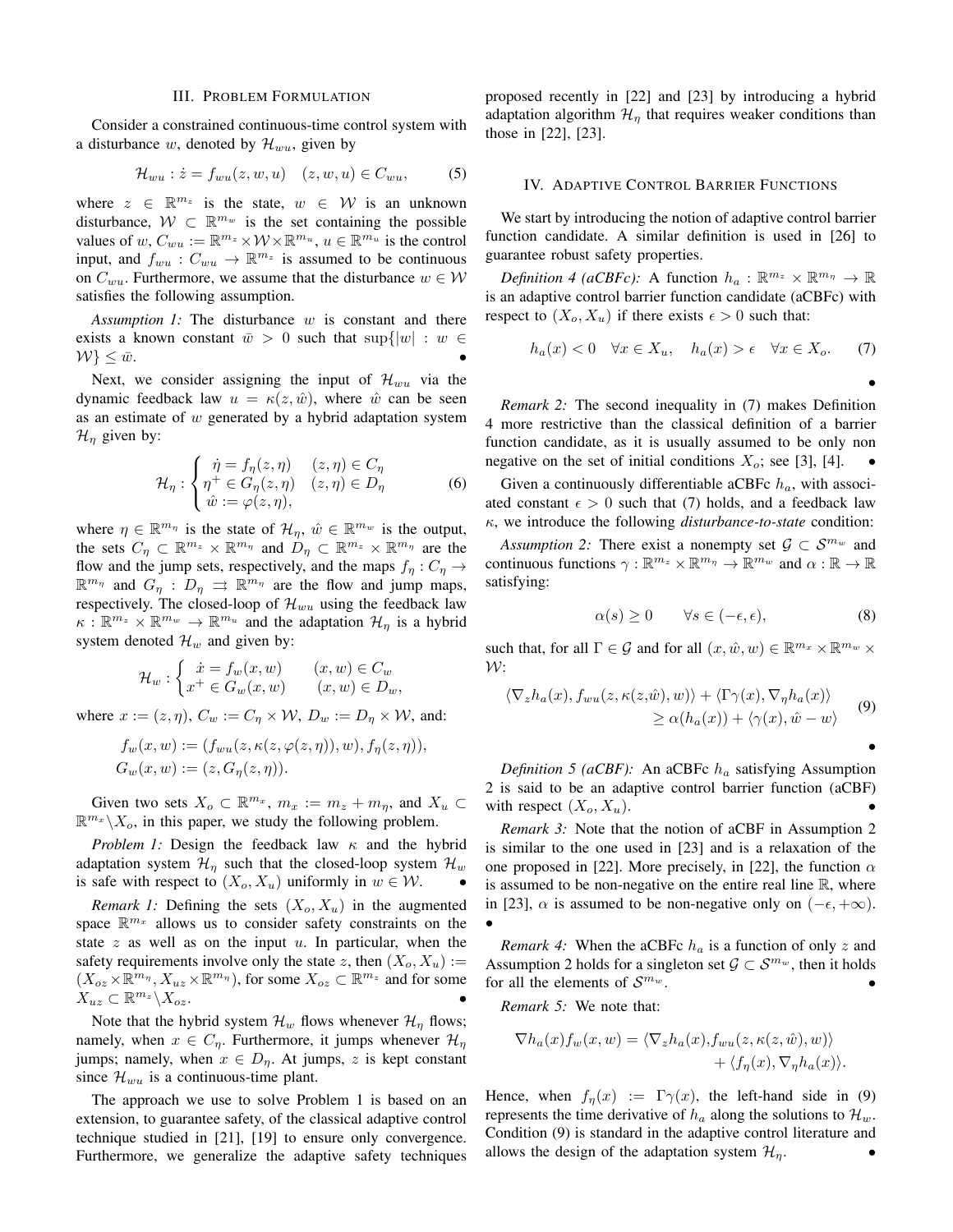#### V. LIMITATIONS OF CONTINUOUS-TIME ADAPTATION

Consider the system  $\mathcal{H}_{wu}$ , a feedback law  $\kappa$ , an aCBFc  $h_a$ with respect to  $(X_o, X_u)$ , and  $\epsilon > 0$  such that (7) and Assumption 2 hold. To point out the limitation of using a continuoustime adaptation, we consider the adaptation system:

$$
\mathcal{H}_{\eta}: \begin{cases} \dot{\eta} = \Gamma \gamma(z, \eta) & (z, \eta) \in \mathbb{R}^{m_z} \times \mathbb{R}^{m_w} \\ \hat{w} := \eta, \end{cases}
$$
 (10)

where  $\gamma$  and  $\Gamma \in \mathcal{G}$  satisfy Assumption 2.

Solving Problem 1 in this scenario reduces to designing the matrix  $\Gamma \in \mathcal{G}$  such that the closed-loop system:

$$
\mathcal{H}_w : \begin{bmatrix} \dot{z} \\ \dot{\hat{w}} \end{bmatrix} = f_w(z, \hat{w}, w) := \begin{bmatrix} f_{uw}(z, \kappa(z, \hat{w}), w) \\ \Gamma \gamma(z, \hat{w}) \end{bmatrix} \tag{11}
$$

with  $(z, \hat{w}, w) \in \mathbb{R}^{m_z} \times \mathbb{R}^{m_w} \times \mathcal{W}$  is safe with respect to  $(X_o, X_u)$  uniformly in w. Considering a solution  $x := (z, \hat{w})$ to  $\mathcal{H}_w$  in (11) starting from  $(z_o, \hat{w}_o) \in X_o$  yields the following claim:

*Claim 1:* The solution x never reaches  $X_u$  provided that:

$$
2\epsilon \lambda_{min}(\Gamma) \ge \max\left\{ |\tilde{w}(0)|^2, \sup\{ |\tilde{w}(t)|^2 : \alpha(h_a(x(t))) < 0, \ t \in \text{dom}\, x \} \right\},\tag{12}
$$

where  $\alpha$  comes from Assumption 2 and  $\tilde{w} := \hat{w} - w$ .

Condition  $(12)$  is used in previous works (see [22], [23]) and is the source of the limitation of continuous-time adaptation laws modeled as in (10). This condition implies that  $\tilde{w}$  needs to remain uniformly bounded whenever the time derivative of  $h(z, \hat{w}, w) := h_a(z, \hat{w}) - \frac{1}{2} \tilde{w}^\top \Gamma^{-1} \tilde{w}$  along the solutions to  $\mathcal{H}_w$  is not guaranteed to be positive. Simplified versions of this condition have been employed in the literature. In [22], the function  $\alpha$  in Assumption 2 is assumed to be always nonnegative. Hence, (12) reduces to  $2\epsilon\lambda_{min}(\Gamma) \geq |\tilde{w}(0)|^2$ . This assumption imposes a restriction on the initial error  $\hat{w}(0) - w$ . Furthermore, it constrains the system's input even when the solutions are far from the unsafe region. In [23], it is assumed that, for some  $\tilde{v} \in \mathbb{R}^{m_w}$ ,

$$
\sup\{|\tilde{w}_i(t)| : t \in \text{dom}\,x\} \le \tilde{v}_i \quad \forall i \in \{1, 2, ..., m_w\}
$$

for each solution x to  $\mathcal{H}_w$  starting from  $X_o$ . Hence, (12) reduces to  $2\epsilon\lambda_{min}(\Gamma) \geq |\tilde{v}|^2$ . This assumption is also restrictive as it requires the adaptation error to be bounded at all time. This is hard to guarantee in general, in particular, the knowledge of the bound  $\tilde{v}$  is required.

In the next section, we propose a class of hybrid adaptation algorithms  $\mathcal{H}_{\eta}$  that avoid such limitations.

## VI. MAIN RESULTS

In this paper, we solve Problem 1 by proposing a hybrid adaptation algorithm  $\mathcal{H}_{\eta}$  that appropriately resets the value of  $\hat{w}$  in (10) to have  $|\tilde{w}| \leq c$ , for some  $c > 0$ , each time a solution reaches the set:

$$
D_{\eta} := \{ (z, \hat{w}) \in \mathbb{R}^{m_z} \times \mathbb{R}^w : h_a(z, \hat{w}) = \epsilon \}. \tag{13}
$$

Under Assumption 1, it is always possible to find such a constant  $c > 0$ . However, when resetting the value of  $\hat{w}$ , it is important to guarantee that the considered aCBFc  $h_a$  does not become negative. To avoid this scenario, given  $\epsilon > 0$  such that (7) holds, we make the following assumption:

Assumption 3: There exist  $c > 0$  and  $\delta \in (0, \epsilon)$  such that, for each  $(z, \hat{w}) \in D_{\eta}$ , we have:

$$
G_{\eta}(z) := \{ \overline{w} \in \mathbb{R}^{m_w} : h_a(z, \overline{w}) \ge \epsilon - \delta, \ |\overline{w} - w| \le c \} \neq \emptyset.
$$

Note that Assumption 3 holds trivially when the aCBFc  $h_a$ is a function of z only. Indeed, resetting  $\hat{w}$  in this case will not change the value of  $h_a$ .

The hybrid adaptation system  $\mathcal{H}_{\eta}$  is given by:

$$
\mathcal{H}_{\eta}: \begin{cases} \dot{\eta} = \Gamma \gamma(z, \eta) & (z, \eta) \in C_{\eta} \\ \eta^+ \in G_{\eta}(z) & (z, \eta) \in D_{\eta}, \\ \hat{w} = \eta, & (14) \end{cases}
$$

where  $D_{\eta}$  is equal to (13) and  $C_{\eta} := (\mathbb{R}^{m_z} \times \mathbb{R}^{m_w}) \backslash D_{\eta}$ .

*Theorem 1:* Consider the system  $\mathcal{H}_{wu}$  in (5) such that Assumption 1 holds and a feedback law  $u = \kappa(z, \hat{w})$ . Given the initial and unsafe sets  $X_o \subset \mathbb{R}^{m_x}$  and  $X_u \subset \mathbb{R}^{m_x} \backslash X_o$ , suppose there exist a continuously differentiable aCBFc  $h_a$ and  $\epsilon > 0$  such that (7) and Assumptions 2 and 3 hold. Then, with c and  $\delta$  coming from Assumption 3, the closed-loop of  $\mathcal{H}_{wu}$  using  $\mathcal{H}_{\eta}$  in (14) and the feedback law  $\kappa$  is safe with respect to  $(X_o, X_u)$  uniformly in w provided that:

$$
\lambda_{min}(\Gamma) \ge c^2/(2(\epsilon - \delta)).\tag{15}
$$

 $\Box$ 

When using the hybrid adaptation  $\mathcal{H}_n$  in (14), we do not need  $\alpha$  in Assumption 2 to be always positive (as in [22]) or to assume uniform boundedness of  $\tilde{w}$  (as in [23]). On the other hand, although  $\mathcal{H}_{\eta}$  in (14) solves Problem 1, it has two drawbacks. The first is that the resulting hybrid system  $\mathcal{H}_w$  does not satisfy the hybrid basic conditions (A1)-(A3). In particular, (A1) is not satisfied because the set  $C_{\eta}$  is not closed. The second is that there is no guarantee that the solutions to  $\mathcal{H}_w$  are not eventually discrete or non-Zeno; namely, there may exist solutions to the closed-loop system with jumps that accumulate.

## A. Refining the Hybrid Adaptation to Avoid Zeno

In this section, we modify the hybrid adaptation system  $\mathcal{H}_n$ in (14) to guarantee that  $\mathcal{H}_w$  is well posed and that its solutions are not eventually discrete. To do so, we augment the system  $\mathcal{H}_{\eta}$  in (10) by adding a new discrete state variable  $q \in \{0, 1\}.$ That is,  $\eta := (\hat{w}, q)$ . This new variable will allow us to enforce a hysteresis-type behavior when triggering the jumps in  $\mathcal{H}_{\eta}$ . More precisely, we reset the value of  $\hat{w}$  according to the following rules:

1) For some  $\epsilon' \in (0,\epsilon)$ , each time  $h_a(z,\eta) \in [\epsilon',\epsilon]$  and  $q = 0$ , we switch the value of  $\hat{w}$  such that after the jump we have  $|\tilde{w}| \leq c$ , for some  $c > 0$ . However, by doing so, it is important to guarantee that such a jump does not render the aCBFc  $h_a$  negative. To this end, given  $\epsilon > 0$ ,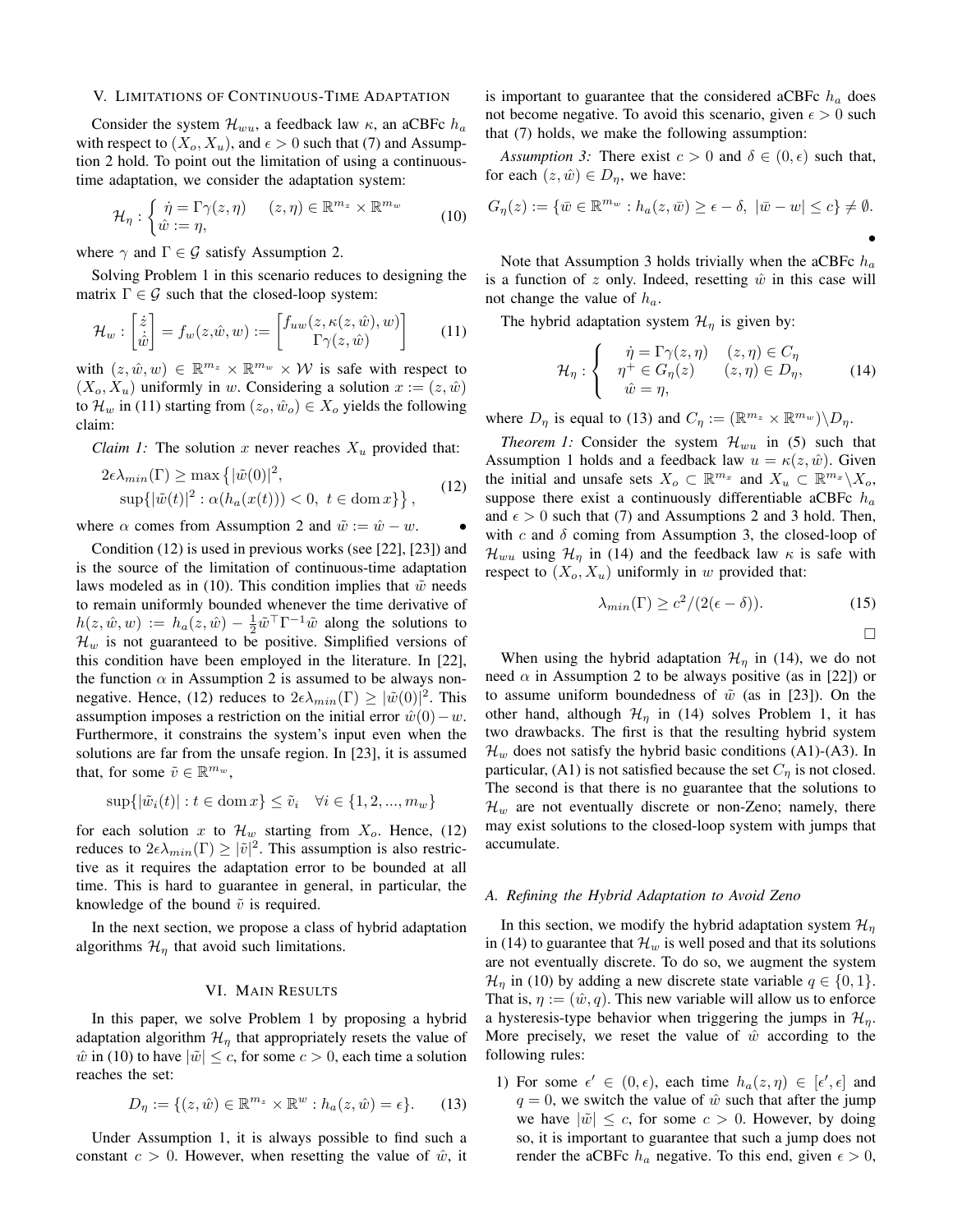$\epsilon' \in (0, \epsilon)$ , and  $\delta \in (0, \epsilon')$ , we consider the following assumption:

Assumption 4: There exists  $c > 0$  such that, for each  $(z, \hat{w}) \in \mathbb{R}^{m_z} \times \mathbb{R}^{m_w}$  such that  $h_a(z, \hat{w}, 0) \in [\epsilon', \epsilon]$ , the following set is nonempty:

$$
G_{1\hat{w}}(z) := \{ \bar{w} \in \mathbb{R}^{m_w} : h_a(z, \bar{w}, 1) \ge \epsilon' - \delta,
$$
  

$$
|\bar{w} - w| \le c \}.
$$

2) For some  $\epsilon_1 \in (0, \epsilon' - \delta)$ , each time  $h_a(z, \eta) \leq \epsilon_1$  and  $q = 1$ , we switch the value of  $\hat{w}$  such that after the jump we have  $|\tilde{w}| \leq c_1$ , for some  $c_1 > 0$ . Similarly, to guarantee that the aCBFc  $h_a$  is not positive after the jump, given  $\epsilon_1 \in (0, \epsilon' - \delta)$ , we consider the following assumption:

Assumption 5: There exist  $c_1 > 0$  and  $\delta_1 \in (0, \epsilon_1)$  such that for each  $(z, \hat{w}) \in \mathbb{R}^{m_z} \times \mathbb{R}^{m_w}$  such that  $h_a(z, \hat{w}, 1) =$  $\epsilon_1$ , the following set is nonempty:

$$
G_{2\hat{w}}(z) := \{ \overline{w} \in \mathbb{R}^{m_w} : h_a(z, \overline{w}, 0) \ge \epsilon_1 - \delta_1, |\overline{w} - w| \le c_1 \}.
$$

3) Each time a jump is triggered, we update the value of  $q$ to  $1-q$ .

*Remark 6:* Note that Assumptions 4 and 5 hold for free when the aCBFc  $h_a$  is function of z only.

As a result, when a jump happens at  $h_a(z, \eta) \in [\epsilon', \epsilon]$  (in which case, we have  $h_a(z, \eta^+) \geq \epsilon' - \delta > 0$ , the next jump can happen only when  $h_a(z, \eta) \leq \epsilon_1 < \epsilon' - \delta$ . The new hybrid adaptation system  $\mathcal{H}_{\eta}$  is given by

$$
\mathcal{H}_{\eta} : \begin{cases} \dot{\eta} = \begin{bmatrix} \dot{\hat{w}} \\ \dot{q} \end{bmatrix} = \begin{bmatrix} \Gamma \gamma(z, \eta) \\ 0 \end{bmatrix} & (z, \eta) \in C_{\eta} \\ \eta^{+} = \begin{bmatrix} \hat{w}^{+} \\ q^{+} \end{bmatrix} \in \begin{bmatrix} G_{\hat{w}}(z, \eta) \\ 1 - q \end{bmatrix} & (z, \eta) \in D_{\eta}, \end{cases}
$$
(16)

where  $D_n := D_1 \cup D_2 \cup D_3$ ,

$$
G_{\hat{w}}(z,\eta) := \begin{cases} G_{1\hat{w}}(z) & \text{if } (z,\eta) \in D_1 \\ G_{2\hat{w}}(z) & \text{if } (z,\eta) \in D_2 \\ G_{2\hat{w}}(\Pi_{\mathbb{R}^{m_z}}(\Pi_{D_2}(z,\eta))) & \text{if } (z,\eta) \in D_3, \end{cases}
$$

$$
D_1 := \{ (z, \eta) \in \mathbb{R}^{m_z} \times \mathbb{R}^{m_w} \times \{0\} : h_a(z, \eta) \in [\epsilon', \epsilon] \},
$$
  
\n
$$
D_2 := \{ (z, \eta) \in \mathbb{R}^{m_z} \times \mathbb{R}^{m_w} \times \{1\} : h_a(z, \eta) = \epsilon_1 \},
$$
  
\n
$$
D_3 := \{ (z, \eta) \in \mathbb{R}^{m_z} \times \mathbb{R}^{m_w} \times \{1\} : h_a(z, \eta) < \epsilon_1 \},
$$

and  $C_n := \text{cl}((\mathbb{R}^{m_z} \times \mathbb{R}^{m_w} \times \{0,1\}) \backslash D_n).$ 

*Theorem 2:* Consider the system  $\mathcal{H}_{wu}$  in (5) such that Assumption 1 holds and a feedback law  $u = \kappa(z, \hat{w})$ . Given the initial and unsafe sets  $X_o \subset \mathbb{R}^{m_x}$  and  $X_u \subset \mathbb{R}^{m_x} \backslash X_o$ , suppose there exist a continuously differentiable aCBFc  $h_a$ and  $\epsilon > 0$  such that (7) and Assumption 2 hold. Assume that there exist positive constants ( $\epsilon'$ ,  $\delta$ ,  $\epsilon_1$ ), with:

$$
\epsilon' \in (0, \epsilon), \ \delta \in (0, \epsilon'), \text{ and } \epsilon_1 \in (0, \epsilon' - \delta), \qquad (17)
$$

such that Assumptions 4 and 5 hold. Then, the closed-loop of  $\mathcal{H}_{wu}$  using  $\mathcal{H}_{\eta}$  in (16) and the feedback law  $\kappa$ , denoted  $\mathcal{H}_{w}$ , is safe with respect to  $(X_o, X_u)$  uniformly in w provided that:

$$
\lambda_{min}(\Gamma) \ge c_1^2/(2(\epsilon_1 - \delta_1)).\tag{18}
$$

Moreover, the following properties hold:

- 1) The conditions (A1)-(A3) are satisfied for  $\mathcal{H}_w$ .
- 2) The maximal solutions to  $\mathcal{H}_w$  are not eventually discrete. In particular, the size of the interval of flow before jumping from  $q = 1$  to  $q = 0$  admits a semi-global strictly positive lower bound.

 $\Box$ 

Remark 7: [Non-Zenoness of the Hybrid Adaptation] The closed-loop system  $\mathcal{H}_w$  using the hybrid adaption  $\mathcal{H}_\eta$  in (16) is shown in Theorem 2 to not admit eventually discrete solutions. Furthermore, using [27, Corollary 4.9], we can conclude that, for well-posed hybrid systems not admitting eventually discrete solutions, every bounded solution is non-Zeno. However, as the solutions diverge, they can exhibit a Zeno behavior. To avoid the presence Zeno solutions even when the solutions can diverge, extra assumptions need to be made. Investigating such assumptions is the subject of our future work.

# VII. EXAMPLE

In this section, we revisit the Adaptive-Cruise-Control  $(ACC)$  example studied in  $[22]$  (see also  $[4]$ ). For this, we consider the uncertain nonlinear control system:

$$
\dot{z} = \begin{bmatrix} -\frac{1}{m}\Delta(z_1)w + \frac{1}{m}u \\ v_d - z_1 \end{bmatrix} \quad (z, w, u) \in \mathbb{R}^2 \times \mathcal{W} \times \mathbb{R}, \quad (19)
$$

where  $z_1$  is the velocity of the vehicle,  $z_2$  the distance between the vehicle and a leading vehicle traveling at a fixed velocity  $v_d$ , m is the vehicle's mass,  $w \in \mathcal{W} \subset \mathbb{R}^3$ is a vector of unknown parameters such that Assumption 1 holds, and  $\Delta(z_1) := \begin{bmatrix} 1 & z_1 & z_1^2 \end{bmatrix}$ . The initial and unsafe sets  $(X_{oz}, X_{uz}) \subset \mathbb{R}^2 \times \mathbb{R}^2$  are such that, for some  $\beta > 0$ :

$$
X_{uz} := \{ z \in \mathbb{R}^2 : z_2 \le \beta z_1 - 2 \},
$$
  
\n
$$
X_{oz} := \{ z \in \mathbb{R}^2 : z_2 \ge \beta z_1 + 2 \}.
$$
\n(20)

The objective is to design an adaptive feedback law  $u$  to guarantee the following two tasks.

- Safety: The  $z$  component of the closed-loop solutions starting from  $X_{oz}$  never reach  $X_{uz}$ .
- Convergence: The z component of the closed-loop solutions converges to a target  $z_d := (v_d, z_{2d})$  satisfying  $z_{2d} > \beta v_d.$

To guarantee safety using Theorem 2, we note that the function  $h_a : \mathbb{R}^2 \times \mathbb{R}^{m_{\eta}} \to \mathbb{R}$  given by  $h_a(z, \eta) := z_2 - \beta z_1$  is a valid aCBFc with respect to  $(X_o, X_u) := (X_{oz} \times \mathbb{R}^{m_{\eta}}, X_{uz} \times$  $\mathbb{R}^{m_{\eta}}$  and (7) holds for any  $\epsilon \in (0,2]$ . To find a class of safety inputs  $u_s := \kappa_s(z, \hat{w})$  such that Assumption 2 holds with  $\mathcal{G} = \mathcal{S}^3$ , we take  $u_s := \Delta(z_1)\hat{w} + u_{s2}$ , where  $u_{s2}$  is chosen such that:

$$
(\beta/m)u_{s2} \le -\alpha_s(h_a(x)) - (v_d - z_1)
$$
 (21)